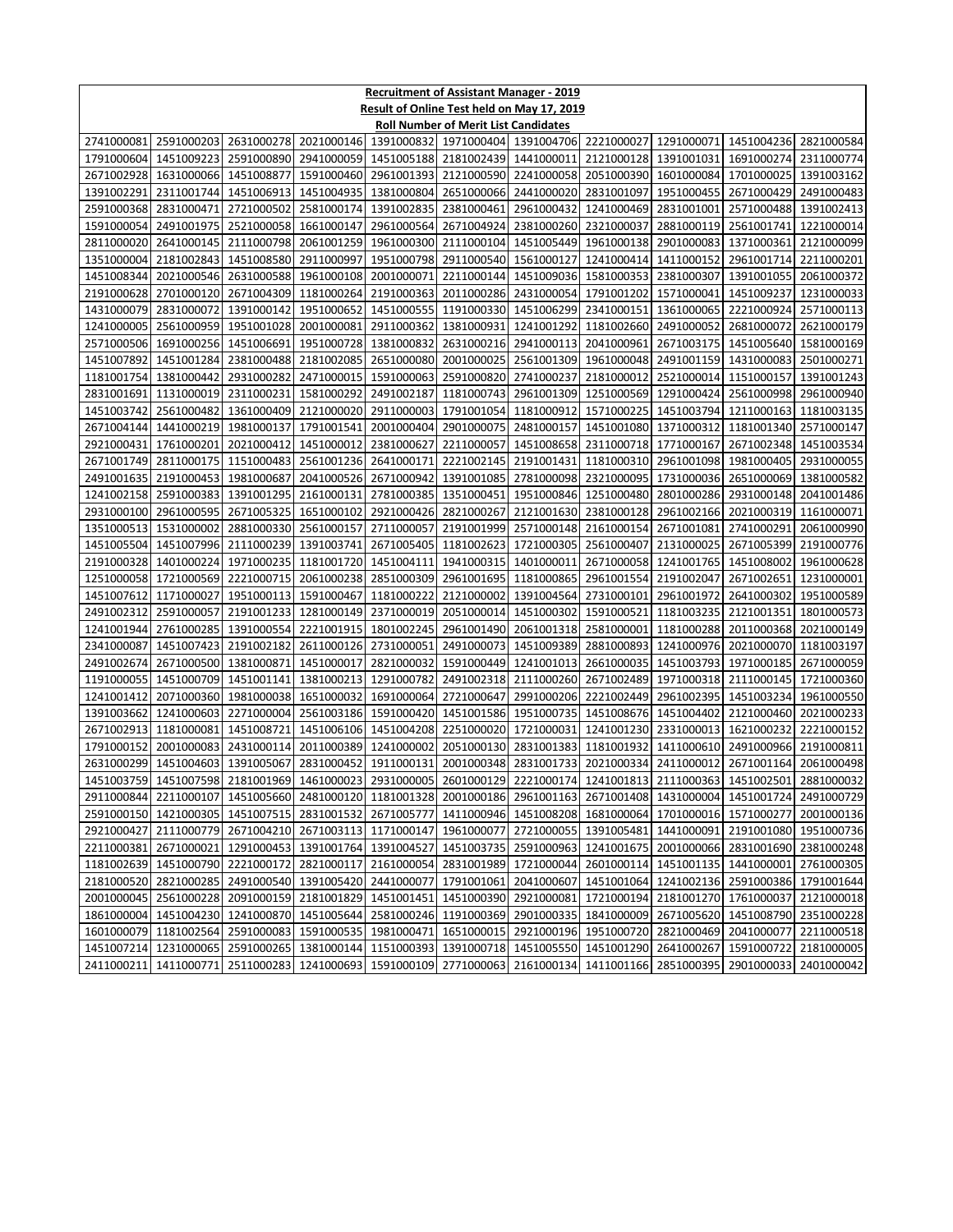## **Recruitment of Assistant Manager - 2019 Result of Online Test held on May 17, 2019 Roll Number of Merit List Candidates**

| 2221000733<br>2831000993<br>2011000037<br>1381000223<br>2911000774<br>1451001257<br>1451006297<br>2491002347<br>2671000057 1191000134<br>2721000236<br>2561000396<br>1541000084<br>2191001031<br>1591000733<br>2311002141<br>1161000184<br>1391000637<br>2821000645<br>1551000019<br>1181001041<br>1531000179<br>2591000791<br>1241000089<br>2671001456<br>2511000057<br>1451006992<br>1451000043<br>2181001255<br>2321000276<br>1541000094<br>2591000268<br>2871000137<br>1241001447<br>1751000146<br>1651000105<br>2381000463<br>2961001160<br>1961000116<br>1451002365<br>2571000001<br>2641000084<br>2921000129<br>1941000056<br>1441000458<br>1251000458<br>2831002159<br>2921000047<br>2681000091<br>1241001022<br>2671002030<br>2071000320<br>2861000223<br>1411000531<br>1241000095<br>1411000250<br>2901000610<br>1141000060<br>2561000220<br>1571000058<br>2311000621<br>2511000121<br>1451006565<br>1391004324<br>1391002109<br>1241000156<br>2881000145<br>2381000372<br>2291000086<br>2671002455<br>2061000083<br>1451007934<br>2101000119<br>2161000085<br>1451005601<br>1791000033<br>2211000003<br>2761000114<br>1241000163<br>2381000167<br>1241000037<br>2401000282<br>2041001723<br>2491002302<br>1801000403<br>2011000840<br>1201000002<br>2561001494<br>2011000666<br>1411001079<br>1571000256<br>1611000090<br>2001000062<br>2671000008<br>2041000950<br>2361000001<br>1791001433<br>2191000870 1451006762<br>2611000151<br>1791000327<br>1471000258<br>1381000174<br>2501000076<br>2491001385<br>2491000144<br>2961000631<br>1961000052<br>1251000345<br>1451003432<br>2671003246<br>2671000701<br>2011000055<br>2671000372<br>2581000203<br>2021000134<br>1451001323<br>1951000389<br>1241001654<br>1841000199<br>2561002098<br>2911000422<br>1451000194<br>1451001293<br>2441000009<br>1451000859<br>1291000376<br>1181000007<br>1241001958<br>1661000095<br>1721000570<br>2411000031<br>1781000361<br>1391002438<br>1181001450<br>2591000735<br>1401000053<br>2011000111<br>2651000241<br>2381000458<br>2611000568<br>2831001502<br>2581000101<br>1181000261<br>1371000023<br>2121000668<br>1181000649<br>2291000249<br>1871000382<br>1981000069<br>2401000193<br>2961000860<br>2591000220 1241000584<br>1451005975<br>2671003556<br>2961001229<br>2351000020 2291000265<br>1421000090<br>1181001341<br>2831001359<br>2131000191<br>2131000046<br>1421000038<br>2481000106<br>2061000799<br>2061000294<br>2831000484<br>2671000022<br>2111000669<br>1581000776<br>2911000657 1451001538<br>2961001368<br>1561000041<br>2561000010<br>1451000053<br>1191000264<br>2221000887<br>2111000338<br>2671000054<br>2671000029<br>2421000041<br>1231000245<br>1251000135<br>1451000857<br>1851000009<br>2671004313<br>1391003267<br>2091000130<br>2011000603<br>2821000183<br>1801001752<br>1621000134<br>1241001077<br>1171000038<br>1181000087<br>2931000044<br>2221000069<br>1391000797<br>2651000057<br>1451006568<br>1151000235<br>2671003018<br>2311002034<br>2351000108<br>2631000041<br>2381000135<br>1181001834<br>1241000889<br>2111000389<br>2881000169<br>1911000034<br>2631000687<br>2121000687<br>2831002213<br>1691000055<br>2881000430<br>2961000166<br>1451002669<br>1761000106<br>1591000345<br>2221002883<br>1371000058<br>2061000002<br>1391005094<br>2221000631<br>1181003258<br>1451005851<br>2021000378<br>2671000006<br>2571000925<br>2961000487<br>1411000867<br>2641000329<br>2481000010<br>2371000040<br>2291000150<br>2571000069<br>1151000007<br>2601000083<br>1981000682<br>1611000046<br>1451008657<br>2131000018<br>1241000050<br>2641000579<br>1941000049<br>2591000193<br>1241001966<br>2671000318<br>1941000029<br>2971000146<br>2561002138<br>2671001484<br>2901000521<br>2811000125<br>1181001030<br>2311000646<br>2561001296<br>2421000134<br>2311002151<br>1361000062<br>2701000295<br>1451009152<br>2311002716<br>1241000154<br>1411000937<br>1181001529<br>1181003084<br>2121000011<br>1981000492<br>1391003754<br>1191000385<br>1791001855<br>2561000104<br>2991000025<br>1911000081<br>1451000030<br>1471000087<br>2521000049<br>2111000276<br>2111000302<br>2711000172<br>1181000550<br>1931000083<br>1451001774<br>2071000295<br>2001000315<br>2671000891<br>1781000105<br>2781000083<br>2961002107<br>2591000182<br>2311001797<br>1411000186<br>1771000009<br>1391000166<br>1661000121<br>2161000075<br>2671002399<br>1721000197<br>1971000265<br>2311001747<br>1441000446<br>1241000132<br>1151000069<br>2811000188<br>2491000423<br>1961000178<br>2491002181<br>1241001857<br>1351000233<br>2671000570<br>1181001609<br>2881000052<br>2881000495<br>1241001363<br>1451000006<br>1791000049<br>2191002229<br>2701000059<br>1181000807<br>1131000009<br>1351000026<br>2311000338<br>1391001683<br>2011000506<br>2311001030<br>2641000736<br>2071000187<br>1241001498<br>2291000138<br>2061001237<br>2991000232<br>2471000127<br>2881000104<br>1991000139<br>2311001645<br>2221000173<br>2961000429<br>1121000044<br>1391003191<br>2221001140<br>2581000065<br>2061000978<br>1601000030<br>2181002004<br>2561002775<br>2311001930<br>1391003224<br>1471000059<br>1251000126<br>2601000353<br>1591000071<br>2191002463<br>2601000371<br>1181002349<br>2901000097<br>2051000460<br>2411000303<br>2831002036<br>1761000303<br>2781000423<br>1241001368<br>1451001146<br>2881000856<br>1591000335<br>2961001260<br>1591000208<br>1581000670<br>2901000513<br>2381000100<br>2501000202<br>2041001578<br>1281000022<br>1451007760<br>2181001100<br>2571000575<br>1451001328<br>2521000198 1971000130<br>2491001045<br>1451001311<br>2881000712<br>1971000090<br>2011000027<br>1181003126 1451008967<br>1351000076<br>2951000153<br>2351000106<br>1181000032<br>2041001728<br>2181000379<br>2491000431<br>1411000276<br>2641000256<br>1621000036<br>1261000229<br>1241001583<br>2961002352<br>1451001936<br>1571000329<br>1391000255<br>1451003655<br>2121001348<br>1451008885<br>2661000081<br>1251000063<br>1451000301<br>1241000237<br>1391003553<br>2621000156<br>1451002385<br>1391000703<br>1961000175<br>2311000592<br>1451008074<br>2221001652<br>2341000053<br>1391004098<br>1391000016<br>2181002114<br>1241000733<br>1361000207<br>2101000055<br>2311000155<br>1601000149 2191001035 2021000071 1351000431 1391004601 1391002411<br>2821000151 2061000192<br>2901000517<br>1391001259 2221001963<br>1411001197 1181003075 129100412 1291004212 2961000193 1591000379 1391003180 2981000211 2641000435 1411001197 1181003075<br>2041000663 1961000146 1451003559<br>1631000009 2671000765 2671000492<br>2051000328 2881000976<br>2851000381 1361000074<br>2981000061<br>1391001963<br>2181002241<br>2061001112<br>2131000171<br>2631000573<br>2061000330<br>2061000647<br>2941000032<br>2311002445<br>2671000344 1181001343<br>1961000767 1181001711<br>2671000391<br>2121000506<br>1331000051<br>2381000164<br>2111000156<br>1211000288<br>2881000820 1241001000 2911000506<br>2191001602 1581000049 1451008165<br>1181002154<br>1951000475<br>1251000021<br>2961000406 2671001421<br>1391001914 2491001577 1751000268<br>2221001419 2811000058 2061000285<br>2171000038<br>2961001951<br>1591000004 1451009397<br>1381000688<br>1451005167<br>1401000096 1451004054<br>2381000231<br>1651000096<br>2671001339<br>2861000061<br>1451007093<br>1211000095<br>2221002903<br>2371000262<br>1361000084<br>1951000824<br>1451001740<br>1411001278 2961000139 1771000033<br>2021000178 1181000022<br>2051000099 1981000064<br>2491001768 2191000837<br>1191000104<br>1451001176 |  |  | 1981000276 1471000636 1211000079 1451000387 1961000161 1981000412 1451008299 2341000064 2491000127 2121000542 2591000593 |  |  |  |
|---------------------------------------------------------------------------------------------------------------------------------------------------------------------------------------------------------------------------------------------------------------------------------------------------------------------------------------------------------------------------------------------------------------------------------------------------------------------------------------------------------------------------------------------------------------------------------------------------------------------------------------------------------------------------------------------------------------------------------------------------------------------------------------------------------------------------------------------------------------------------------------------------------------------------------------------------------------------------------------------------------------------------------------------------------------------------------------------------------------------------------------------------------------------------------------------------------------------------------------------------------------------------------------------------------------------------------------------------------------------------------------------------------------------------------------------------------------------------------------------------------------------------------------------------------------------------------------------------------------------------------------------------------------------------------------------------------------------------------------------------------------------------------------------------------------------------------------------------------------------------------------------------------------------------------------------------------------------------------------------------------------------------------------------------------------------------------------------------------------------------------------------------------------------------------------------------------------------------------------------------------------------------------------------------------------------------------------------------------------------------------------------------------------------------------------------------------------------------------------------------------------------------------------------------------------------------------------------------------------------------------------------------------------------------------------------------------------------------------------------------------------------------------------------------------------------------------------------------------------------------------------------------------------------------------------------------------------------------------------------------------------------------------------------------------------------------------------------------------------------------------------------------------------------------------------------------------------------------------------------------------------------------------------------------------------------------------------------------------------------------------------------------------------------------------------------------------------------------------------------------------------------------------------------------------------------------------------------------------------------------------------------------------------------------------------------------------------------------------------------------------------------------------------------------------------------------------------------------------------------------------------------------------------------------------------------------------------------------------------------------------------------------------------------------------------------------------------------------------------------------------------------------------------------------------------------------------------------------------------------------------------------------------------------------------------------------------------------------------------------------------------------------------------------------------------------------------------------------------------------------------------------------------------------------------------------------------------------------------------------------------------------------------------------------------------------------------------------------------------------------------------------------------------------------------------------------------------------------------------------------------------------------------------------------------------------------------------------------------------------------------------------------------------------------------------------------------------------------------------------------------------------------------------------------------------------------------------------------------------------------------------------------------------------------------------------------------------------------------------------------------------------------------------------------------------------------------------------------------------------------------------------------------------------------------------------------------------------------------------------------------------------------------------------------------------------------------------------------------------------------------------------------------------------------------------------------------------------------------------------------------------------------------------------------------------------------------------------------------------------------------------------------------------------------------------------------------------------------------------------------------------------------------------------------------------------------------------------------------------------------------------------------------------------------------------------------------------------------------------------------------------------------------------------------------------------------------------------------------------------------------------------------------------------------------------------------------------------------------------------------------------------------------------------------------------------------------------------------------------------------------------------------------------------------------------------------------------------------------------------------------------------------------------------------------------------------------------------------------------------------------------------------------------------------------------------------------------------------------------------------------------------------------------------------------------------------------------------------------------------------------------------------------------------------------------------------------------------------------------------------------------------------------------------------------------------------------------------------------------------------------------------------------------------|--|--|--------------------------------------------------------------------------------------------------------------------------|--|--|--|
|                                                                                                                                                                                                                                                                                                                                                                                                                                                                                                                                                                                                                                                                                                                                                                                                                                                                                                                                                                                                                                                                                                                                                                                                                                                                                                                                                                                                                                                                                                                                                                                                                                                                                                                                                                                                                                                                                                                                                                                                                                                                                                                                                                                                                                                                                                                                                                                                                                                                                                                                                                                                                                                                                                                                                                                                                                                                                                                                                                                                                                                                                                                                                                                                                                                                                                                                                                                                                                                                                                                                                                                                                                                                                                                                                                                                                                                                                                                                                                                                                                                                                                                                                                                                                                                                                                                                                                                                                                                                                                                                                                                                                                                                                                                                                                                                                                                                                                                                                                                                                                                                                                                                                                                                                                                                                                                                                                                                                                                                                                                                                                                                                                                                                                                                                                                                                                                                                                                                                                                                                                                                                                                                                                                                                                                                                                                                                                                                                                                                                                                                                                                                                                                                                                                                                                                                                                                                                                                                                                                                                                                                                                                                                                                                                                                                                                                                                                                                                                                                                                                                             |  |  |                                                                                                                          |  |  |  |
|                                                                                                                                                                                                                                                                                                                                                                                                                                                                                                                                                                                                                                                                                                                                                                                                                                                                                                                                                                                                                                                                                                                                                                                                                                                                                                                                                                                                                                                                                                                                                                                                                                                                                                                                                                                                                                                                                                                                                                                                                                                                                                                                                                                                                                                                                                                                                                                                                                                                                                                                                                                                                                                                                                                                                                                                                                                                                                                                                                                                                                                                                                                                                                                                                                                                                                                                                                                                                                                                                                                                                                                                                                                                                                                                                                                                                                                                                                                                                                                                                                                                                                                                                                                                                                                                                                                                                                                                                                                                                                                                                                                                                                                                                                                                                                                                                                                                                                                                                                                                                                                                                                                                                                                                                                                                                                                                                                                                                                                                                                                                                                                                                                                                                                                                                                                                                                                                                                                                                                                                                                                                                                                                                                                                                                                                                                                                                                                                                                                                                                                                                                                                                                                                                                                                                                                                                                                                                                                                                                                                                                                                                                                                                                                                                                                                                                                                                                                                                                                                                                                                             |  |  |                                                                                                                          |  |  |  |
|                                                                                                                                                                                                                                                                                                                                                                                                                                                                                                                                                                                                                                                                                                                                                                                                                                                                                                                                                                                                                                                                                                                                                                                                                                                                                                                                                                                                                                                                                                                                                                                                                                                                                                                                                                                                                                                                                                                                                                                                                                                                                                                                                                                                                                                                                                                                                                                                                                                                                                                                                                                                                                                                                                                                                                                                                                                                                                                                                                                                                                                                                                                                                                                                                                                                                                                                                                                                                                                                                                                                                                                                                                                                                                                                                                                                                                                                                                                                                                                                                                                                                                                                                                                                                                                                                                                                                                                                                                                                                                                                                                                                                                                                                                                                                                                                                                                                                                                                                                                                                                                                                                                                                                                                                                                                                                                                                                                                                                                                                                                                                                                                                                                                                                                                                                                                                                                                                                                                                                                                                                                                                                                                                                                                                                                                                                                                                                                                                                                                                                                                                                                                                                                                                                                                                                                                                                                                                                                                                                                                                                                                                                                                                                                                                                                                                                                                                                                                                                                                                                                                             |  |  |                                                                                                                          |  |  |  |
|                                                                                                                                                                                                                                                                                                                                                                                                                                                                                                                                                                                                                                                                                                                                                                                                                                                                                                                                                                                                                                                                                                                                                                                                                                                                                                                                                                                                                                                                                                                                                                                                                                                                                                                                                                                                                                                                                                                                                                                                                                                                                                                                                                                                                                                                                                                                                                                                                                                                                                                                                                                                                                                                                                                                                                                                                                                                                                                                                                                                                                                                                                                                                                                                                                                                                                                                                                                                                                                                                                                                                                                                                                                                                                                                                                                                                                                                                                                                                                                                                                                                                                                                                                                                                                                                                                                                                                                                                                                                                                                                                                                                                                                                                                                                                                                                                                                                                                                                                                                                                                                                                                                                                                                                                                                                                                                                                                                                                                                                                                                                                                                                                                                                                                                                                                                                                                                                                                                                                                                                                                                                                                                                                                                                                                                                                                                                                                                                                                                                                                                                                                                                                                                                                                                                                                                                                                                                                                                                                                                                                                                                                                                                                                                                                                                                                                                                                                                                                                                                                                                                             |  |  |                                                                                                                          |  |  |  |
|                                                                                                                                                                                                                                                                                                                                                                                                                                                                                                                                                                                                                                                                                                                                                                                                                                                                                                                                                                                                                                                                                                                                                                                                                                                                                                                                                                                                                                                                                                                                                                                                                                                                                                                                                                                                                                                                                                                                                                                                                                                                                                                                                                                                                                                                                                                                                                                                                                                                                                                                                                                                                                                                                                                                                                                                                                                                                                                                                                                                                                                                                                                                                                                                                                                                                                                                                                                                                                                                                                                                                                                                                                                                                                                                                                                                                                                                                                                                                                                                                                                                                                                                                                                                                                                                                                                                                                                                                                                                                                                                                                                                                                                                                                                                                                                                                                                                                                                                                                                                                                                                                                                                                                                                                                                                                                                                                                                                                                                                                                                                                                                                                                                                                                                                                                                                                                                                                                                                                                                                                                                                                                                                                                                                                                                                                                                                                                                                                                                                                                                                                                                                                                                                                                                                                                                                                                                                                                                                                                                                                                                                                                                                                                                                                                                                                                                                                                                                                                                                                                                                             |  |  |                                                                                                                          |  |  |  |
|                                                                                                                                                                                                                                                                                                                                                                                                                                                                                                                                                                                                                                                                                                                                                                                                                                                                                                                                                                                                                                                                                                                                                                                                                                                                                                                                                                                                                                                                                                                                                                                                                                                                                                                                                                                                                                                                                                                                                                                                                                                                                                                                                                                                                                                                                                                                                                                                                                                                                                                                                                                                                                                                                                                                                                                                                                                                                                                                                                                                                                                                                                                                                                                                                                                                                                                                                                                                                                                                                                                                                                                                                                                                                                                                                                                                                                                                                                                                                                                                                                                                                                                                                                                                                                                                                                                                                                                                                                                                                                                                                                                                                                                                                                                                                                                                                                                                                                                                                                                                                                                                                                                                                                                                                                                                                                                                                                                                                                                                                                                                                                                                                                                                                                                                                                                                                                                                                                                                                                                                                                                                                                                                                                                                                                                                                                                                                                                                                                                                                                                                                                                                                                                                                                                                                                                                                                                                                                                                                                                                                                                                                                                                                                                                                                                                                                                                                                                                                                                                                                                                             |  |  |                                                                                                                          |  |  |  |
|                                                                                                                                                                                                                                                                                                                                                                                                                                                                                                                                                                                                                                                                                                                                                                                                                                                                                                                                                                                                                                                                                                                                                                                                                                                                                                                                                                                                                                                                                                                                                                                                                                                                                                                                                                                                                                                                                                                                                                                                                                                                                                                                                                                                                                                                                                                                                                                                                                                                                                                                                                                                                                                                                                                                                                                                                                                                                                                                                                                                                                                                                                                                                                                                                                                                                                                                                                                                                                                                                                                                                                                                                                                                                                                                                                                                                                                                                                                                                                                                                                                                                                                                                                                                                                                                                                                                                                                                                                                                                                                                                                                                                                                                                                                                                                                                                                                                                                                                                                                                                                                                                                                                                                                                                                                                                                                                                                                                                                                                                                                                                                                                                                                                                                                                                                                                                                                                                                                                                                                                                                                                                                                                                                                                                                                                                                                                                                                                                                                                                                                                                                                                                                                                                                                                                                                                                                                                                                                                                                                                                                                                                                                                                                                                                                                                                                                                                                                                                                                                                                                                             |  |  |                                                                                                                          |  |  |  |
|                                                                                                                                                                                                                                                                                                                                                                                                                                                                                                                                                                                                                                                                                                                                                                                                                                                                                                                                                                                                                                                                                                                                                                                                                                                                                                                                                                                                                                                                                                                                                                                                                                                                                                                                                                                                                                                                                                                                                                                                                                                                                                                                                                                                                                                                                                                                                                                                                                                                                                                                                                                                                                                                                                                                                                                                                                                                                                                                                                                                                                                                                                                                                                                                                                                                                                                                                                                                                                                                                                                                                                                                                                                                                                                                                                                                                                                                                                                                                                                                                                                                                                                                                                                                                                                                                                                                                                                                                                                                                                                                                                                                                                                                                                                                                                                                                                                                                                                                                                                                                                                                                                                                                                                                                                                                                                                                                                                                                                                                                                                                                                                                                                                                                                                                                                                                                                                                                                                                                                                                                                                                                                                                                                                                                                                                                                                                                                                                                                                                                                                                                                                                                                                                                                                                                                                                                                                                                                                                                                                                                                                                                                                                                                                                                                                                                                                                                                                                                                                                                                                                             |  |  |                                                                                                                          |  |  |  |
|                                                                                                                                                                                                                                                                                                                                                                                                                                                                                                                                                                                                                                                                                                                                                                                                                                                                                                                                                                                                                                                                                                                                                                                                                                                                                                                                                                                                                                                                                                                                                                                                                                                                                                                                                                                                                                                                                                                                                                                                                                                                                                                                                                                                                                                                                                                                                                                                                                                                                                                                                                                                                                                                                                                                                                                                                                                                                                                                                                                                                                                                                                                                                                                                                                                                                                                                                                                                                                                                                                                                                                                                                                                                                                                                                                                                                                                                                                                                                                                                                                                                                                                                                                                                                                                                                                                                                                                                                                                                                                                                                                                                                                                                                                                                                                                                                                                                                                                                                                                                                                                                                                                                                                                                                                                                                                                                                                                                                                                                                                                                                                                                                                                                                                                                                                                                                                                                                                                                                                                                                                                                                                                                                                                                                                                                                                                                                                                                                                                                                                                                                                                                                                                                                                                                                                                                                                                                                                                                                                                                                                                                                                                                                                                                                                                                                                                                                                                                                                                                                                                                             |  |  |                                                                                                                          |  |  |  |
|                                                                                                                                                                                                                                                                                                                                                                                                                                                                                                                                                                                                                                                                                                                                                                                                                                                                                                                                                                                                                                                                                                                                                                                                                                                                                                                                                                                                                                                                                                                                                                                                                                                                                                                                                                                                                                                                                                                                                                                                                                                                                                                                                                                                                                                                                                                                                                                                                                                                                                                                                                                                                                                                                                                                                                                                                                                                                                                                                                                                                                                                                                                                                                                                                                                                                                                                                                                                                                                                                                                                                                                                                                                                                                                                                                                                                                                                                                                                                                                                                                                                                                                                                                                                                                                                                                                                                                                                                                                                                                                                                                                                                                                                                                                                                                                                                                                                                                                                                                                                                                                                                                                                                                                                                                                                                                                                                                                                                                                                                                                                                                                                                                                                                                                                                                                                                                                                                                                                                                                                                                                                                                                                                                                                                                                                                                                                                                                                                                                                                                                                                                                                                                                                                                                                                                                                                                                                                                                                                                                                                                                                                                                                                                                                                                                                                                                                                                                                                                                                                                                                             |  |  |                                                                                                                          |  |  |  |
|                                                                                                                                                                                                                                                                                                                                                                                                                                                                                                                                                                                                                                                                                                                                                                                                                                                                                                                                                                                                                                                                                                                                                                                                                                                                                                                                                                                                                                                                                                                                                                                                                                                                                                                                                                                                                                                                                                                                                                                                                                                                                                                                                                                                                                                                                                                                                                                                                                                                                                                                                                                                                                                                                                                                                                                                                                                                                                                                                                                                                                                                                                                                                                                                                                                                                                                                                                                                                                                                                                                                                                                                                                                                                                                                                                                                                                                                                                                                                                                                                                                                                                                                                                                                                                                                                                                                                                                                                                                                                                                                                                                                                                                                                                                                                                                                                                                                                                                                                                                                                                                                                                                                                                                                                                                                                                                                                                                                                                                                                                                                                                                                                                                                                                                                                                                                                                                                                                                                                                                                                                                                                                                                                                                                                                                                                                                                                                                                                                                                                                                                                                                                                                                                                                                                                                                                                                                                                                                                                                                                                                                                                                                                                                                                                                                                                                                                                                                                                                                                                                                                             |  |  |                                                                                                                          |  |  |  |
|                                                                                                                                                                                                                                                                                                                                                                                                                                                                                                                                                                                                                                                                                                                                                                                                                                                                                                                                                                                                                                                                                                                                                                                                                                                                                                                                                                                                                                                                                                                                                                                                                                                                                                                                                                                                                                                                                                                                                                                                                                                                                                                                                                                                                                                                                                                                                                                                                                                                                                                                                                                                                                                                                                                                                                                                                                                                                                                                                                                                                                                                                                                                                                                                                                                                                                                                                                                                                                                                                                                                                                                                                                                                                                                                                                                                                                                                                                                                                                                                                                                                                                                                                                                                                                                                                                                                                                                                                                                                                                                                                                                                                                                                                                                                                                                                                                                                                                                                                                                                                                                                                                                                                                                                                                                                                                                                                                                                                                                                                                                                                                                                                                                                                                                                                                                                                                                                                                                                                                                                                                                                                                                                                                                                                                                                                                                                                                                                                                                                                                                                                                                                                                                                                                                                                                                                                                                                                                                                                                                                                                                                                                                                                                                                                                                                                                                                                                                                                                                                                                                                             |  |  |                                                                                                                          |  |  |  |
|                                                                                                                                                                                                                                                                                                                                                                                                                                                                                                                                                                                                                                                                                                                                                                                                                                                                                                                                                                                                                                                                                                                                                                                                                                                                                                                                                                                                                                                                                                                                                                                                                                                                                                                                                                                                                                                                                                                                                                                                                                                                                                                                                                                                                                                                                                                                                                                                                                                                                                                                                                                                                                                                                                                                                                                                                                                                                                                                                                                                                                                                                                                                                                                                                                                                                                                                                                                                                                                                                                                                                                                                                                                                                                                                                                                                                                                                                                                                                                                                                                                                                                                                                                                                                                                                                                                                                                                                                                                                                                                                                                                                                                                                                                                                                                                                                                                                                                                                                                                                                                                                                                                                                                                                                                                                                                                                                                                                                                                                                                                                                                                                                                                                                                                                                                                                                                                                                                                                                                                                                                                                                                                                                                                                                                                                                                                                                                                                                                                                                                                                                                                                                                                                                                                                                                                                                                                                                                                                                                                                                                                                                                                                                                                                                                                                                                                                                                                                                                                                                                                                             |  |  |                                                                                                                          |  |  |  |
|                                                                                                                                                                                                                                                                                                                                                                                                                                                                                                                                                                                                                                                                                                                                                                                                                                                                                                                                                                                                                                                                                                                                                                                                                                                                                                                                                                                                                                                                                                                                                                                                                                                                                                                                                                                                                                                                                                                                                                                                                                                                                                                                                                                                                                                                                                                                                                                                                                                                                                                                                                                                                                                                                                                                                                                                                                                                                                                                                                                                                                                                                                                                                                                                                                                                                                                                                                                                                                                                                                                                                                                                                                                                                                                                                                                                                                                                                                                                                                                                                                                                                                                                                                                                                                                                                                                                                                                                                                                                                                                                                                                                                                                                                                                                                                                                                                                                                                                                                                                                                                                                                                                                                                                                                                                                                                                                                                                                                                                                                                                                                                                                                                                                                                                                                                                                                                                                                                                                                                                                                                                                                                                                                                                                                                                                                                                                                                                                                                                                                                                                                                                                                                                                                                                                                                                                                                                                                                                                                                                                                                                                                                                                                                                                                                                                                                                                                                                                                                                                                                                                             |  |  |                                                                                                                          |  |  |  |
|                                                                                                                                                                                                                                                                                                                                                                                                                                                                                                                                                                                                                                                                                                                                                                                                                                                                                                                                                                                                                                                                                                                                                                                                                                                                                                                                                                                                                                                                                                                                                                                                                                                                                                                                                                                                                                                                                                                                                                                                                                                                                                                                                                                                                                                                                                                                                                                                                                                                                                                                                                                                                                                                                                                                                                                                                                                                                                                                                                                                                                                                                                                                                                                                                                                                                                                                                                                                                                                                                                                                                                                                                                                                                                                                                                                                                                                                                                                                                                                                                                                                                                                                                                                                                                                                                                                                                                                                                                                                                                                                                                                                                                                                                                                                                                                                                                                                                                                                                                                                                                                                                                                                                                                                                                                                                                                                                                                                                                                                                                                                                                                                                                                                                                                                                                                                                                                                                                                                                                                                                                                                                                                                                                                                                                                                                                                                                                                                                                                                                                                                                                                                                                                                                                                                                                                                                                                                                                                                                                                                                                                                                                                                                                                                                                                                                                                                                                                                                                                                                                                                             |  |  |                                                                                                                          |  |  |  |
|                                                                                                                                                                                                                                                                                                                                                                                                                                                                                                                                                                                                                                                                                                                                                                                                                                                                                                                                                                                                                                                                                                                                                                                                                                                                                                                                                                                                                                                                                                                                                                                                                                                                                                                                                                                                                                                                                                                                                                                                                                                                                                                                                                                                                                                                                                                                                                                                                                                                                                                                                                                                                                                                                                                                                                                                                                                                                                                                                                                                                                                                                                                                                                                                                                                                                                                                                                                                                                                                                                                                                                                                                                                                                                                                                                                                                                                                                                                                                                                                                                                                                                                                                                                                                                                                                                                                                                                                                                                                                                                                                                                                                                                                                                                                                                                                                                                                                                                                                                                                                                                                                                                                                                                                                                                                                                                                                                                                                                                                                                                                                                                                                                                                                                                                                                                                                                                                                                                                                                                                                                                                                                                                                                                                                                                                                                                                                                                                                                                                                                                                                                                                                                                                                                                                                                                                                                                                                                                                                                                                                                                                                                                                                                                                                                                                                                                                                                                                                                                                                                                                             |  |  |                                                                                                                          |  |  |  |
|                                                                                                                                                                                                                                                                                                                                                                                                                                                                                                                                                                                                                                                                                                                                                                                                                                                                                                                                                                                                                                                                                                                                                                                                                                                                                                                                                                                                                                                                                                                                                                                                                                                                                                                                                                                                                                                                                                                                                                                                                                                                                                                                                                                                                                                                                                                                                                                                                                                                                                                                                                                                                                                                                                                                                                                                                                                                                                                                                                                                                                                                                                                                                                                                                                                                                                                                                                                                                                                                                                                                                                                                                                                                                                                                                                                                                                                                                                                                                                                                                                                                                                                                                                                                                                                                                                                                                                                                                                                                                                                                                                                                                                                                                                                                                                                                                                                                                                                                                                                                                                                                                                                                                                                                                                                                                                                                                                                                                                                                                                                                                                                                                                                                                                                                                                                                                                                                                                                                                                                                                                                                                                                                                                                                                                                                                                                                                                                                                                                                                                                                                                                                                                                                                                                                                                                                                                                                                                                                                                                                                                                                                                                                                                                                                                                                                                                                                                                                                                                                                                                                             |  |  |                                                                                                                          |  |  |  |
|                                                                                                                                                                                                                                                                                                                                                                                                                                                                                                                                                                                                                                                                                                                                                                                                                                                                                                                                                                                                                                                                                                                                                                                                                                                                                                                                                                                                                                                                                                                                                                                                                                                                                                                                                                                                                                                                                                                                                                                                                                                                                                                                                                                                                                                                                                                                                                                                                                                                                                                                                                                                                                                                                                                                                                                                                                                                                                                                                                                                                                                                                                                                                                                                                                                                                                                                                                                                                                                                                                                                                                                                                                                                                                                                                                                                                                                                                                                                                                                                                                                                                                                                                                                                                                                                                                                                                                                                                                                                                                                                                                                                                                                                                                                                                                                                                                                                                                                                                                                                                                                                                                                                                                                                                                                                                                                                                                                                                                                                                                                                                                                                                                                                                                                                                                                                                                                                                                                                                                                                                                                                                                                                                                                                                                                                                                                                                                                                                                                                                                                                                                                                                                                                                                                                                                                                                                                                                                                                                                                                                                                                                                                                                                                                                                                                                                                                                                                                                                                                                                                                             |  |  |                                                                                                                          |  |  |  |
|                                                                                                                                                                                                                                                                                                                                                                                                                                                                                                                                                                                                                                                                                                                                                                                                                                                                                                                                                                                                                                                                                                                                                                                                                                                                                                                                                                                                                                                                                                                                                                                                                                                                                                                                                                                                                                                                                                                                                                                                                                                                                                                                                                                                                                                                                                                                                                                                                                                                                                                                                                                                                                                                                                                                                                                                                                                                                                                                                                                                                                                                                                                                                                                                                                                                                                                                                                                                                                                                                                                                                                                                                                                                                                                                                                                                                                                                                                                                                                                                                                                                                                                                                                                                                                                                                                                                                                                                                                                                                                                                                                                                                                                                                                                                                                                                                                                                                                                                                                                                                                                                                                                                                                                                                                                                                                                                                                                                                                                                                                                                                                                                                                                                                                                                                                                                                                                                                                                                                                                                                                                                                                                                                                                                                                                                                                                                                                                                                                                                                                                                                                                                                                                                                                                                                                                                                                                                                                                                                                                                                                                                                                                                                                                                                                                                                                                                                                                                                                                                                                                                             |  |  |                                                                                                                          |  |  |  |
|                                                                                                                                                                                                                                                                                                                                                                                                                                                                                                                                                                                                                                                                                                                                                                                                                                                                                                                                                                                                                                                                                                                                                                                                                                                                                                                                                                                                                                                                                                                                                                                                                                                                                                                                                                                                                                                                                                                                                                                                                                                                                                                                                                                                                                                                                                                                                                                                                                                                                                                                                                                                                                                                                                                                                                                                                                                                                                                                                                                                                                                                                                                                                                                                                                                                                                                                                                                                                                                                                                                                                                                                                                                                                                                                                                                                                                                                                                                                                                                                                                                                                                                                                                                                                                                                                                                                                                                                                                                                                                                                                                                                                                                                                                                                                                                                                                                                                                                                                                                                                                                                                                                                                                                                                                                                                                                                                                                                                                                                                                                                                                                                                                                                                                                                                                                                                                                                                                                                                                                                                                                                                                                                                                                                                                                                                                                                                                                                                                                                                                                                                                                                                                                                                                                                                                                                                                                                                                                                                                                                                                                                                                                                                                                                                                                                                                                                                                                                                                                                                                                                             |  |  |                                                                                                                          |  |  |  |
|                                                                                                                                                                                                                                                                                                                                                                                                                                                                                                                                                                                                                                                                                                                                                                                                                                                                                                                                                                                                                                                                                                                                                                                                                                                                                                                                                                                                                                                                                                                                                                                                                                                                                                                                                                                                                                                                                                                                                                                                                                                                                                                                                                                                                                                                                                                                                                                                                                                                                                                                                                                                                                                                                                                                                                                                                                                                                                                                                                                                                                                                                                                                                                                                                                                                                                                                                                                                                                                                                                                                                                                                                                                                                                                                                                                                                                                                                                                                                                                                                                                                                                                                                                                                                                                                                                                                                                                                                                                                                                                                                                                                                                                                                                                                                                                                                                                                                                                                                                                                                                                                                                                                                                                                                                                                                                                                                                                                                                                                                                                                                                                                                                                                                                                                                                                                                                                                                                                                                                                                                                                                                                                                                                                                                                                                                                                                                                                                                                                                                                                                                                                                                                                                                                                                                                                                                                                                                                                                                                                                                                                                                                                                                                                                                                                                                                                                                                                                                                                                                                                                             |  |  |                                                                                                                          |  |  |  |
|                                                                                                                                                                                                                                                                                                                                                                                                                                                                                                                                                                                                                                                                                                                                                                                                                                                                                                                                                                                                                                                                                                                                                                                                                                                                                                                                                                                                                                                                                                                                                                                                                                                                                                                                                                                                                                                                                                                                                                                                                                                                                                                                                                                                                                                                                                                                                                                                                                                                                                                                                                                                                                                                                                                                                                                                                                                                                                                                                                                                                                                                                                                                                                                                                                                                                                                                                                                                                                                                                                                                                                                                                                                                                                                                                                                                                                                                                                                                                                                                                                                                                                                                                                                                                                                                                                                                                                                                                                                                                                                                                                                                                                                                                                                                                                                                                                                                                                                                                                                                                                                                                                                                                                                                                                                                                                                                                                                                                                                                                                                                                                                                                                                                                                                                                                                                                                                                                                                                                                                                                                                                                                                                                                                                                                                                                                                                                                                                                                                                                                                                                                                                                                                                                                                                                                                                                                                                                                                                                                                                                                                                                                                                                                                                                                                                                                                                                                                                                                                                                                                                             |  |  |                                                                                                                          |  |  |  |
|                                                                                                                                                                                                                                                                                                                                                                                                                                                                                                                                                                                                                                                                                                                                                                                                                                                                                                                                                                                                                                                                                                                                                                                                                                                                                                                                                                                                                                                                                                                                                                                                                                                                                                                                                                                                                                                                                                                                                                                                                                                                                                                                                                                                                                                                                                                                                                                                                                                                                                                                                                                                                                                                                                                                                                                                                                                                                                                                                                                                                                                                                                                                                                                                                                                                                                                                                                                                                                                                                                                                                                                                                                                                                                                                                                                                                                                                                                                                                                                                                                                                                                                                                                                                                                                                                                                                                                                                                                                                                                                                                                                                                                                                                                                                                                                                                                                                                                                                                                                                                                                                                                                                                                                                                                                                                                                                                                                                                                                                                                                                                                                                                                                                                                                                                                                                                                                                                                                                                                                                                                                                                                                                                                                                                                                                                                                                                                                                                                                                                                                                                                                                                                                                                                                                                                                                                                                                                                                                                                                                                                                                                                                                                                                                                                                                                                                                                                                                                                                                                                                                             |  |  |                                                                                                                          |  |  |  |
|                                                                                                                                                                                                                                                                                                                                                                                                                                                                                                                                                                                                                                                                                                                                                                                                                                                                                                                                                                                                                                                                                                                                                                                                                                                                                                                                                                                                                                                                                                                                                                                                                                                                                                                                                                                                                                                                                                                                                                                                                                                                                                                                                                                                                                                                                                                                                                                                                                                                                                                                                                                                                                                                                                                                                                                                                                                                                                                                                                                                                                                                                                                                                                                                                                                                                                                                                                                                                                                                                                                                                                                                                                                                                                                                                                                                                                                                                                                                                                                                                                                                                                                                                                                                                                                                                                                                                                                                                                                                                                                                                                                                                                                                                                                                                                                                                                                                                                                                                                                                                                                                                                                                                                                                                                                                                                                                                                                                                                                                                                                                                                                                                                                                                                                                                                                                                                                                                                                                                                                                                                                                                                                                                                                                                                                                                                                                                                                                                                                                                                                                                                                                                                                                                                                                                                                                                                                                                                                                                                                                                                                                                                                                                                                                                                                                                                                                                                                                                                                                                                                                             |  |  |                                                                                                                          |  |  |  |
|                                                                                                                                                                                                                                                                                                                                                                                                                                                                                                                                                                                                                                                                                                                                                                                                                                                                                                                                                                                                                                                                                                                                                                                                                                                                                                                                                                                                                                                                                                                                                                                                                                                                                                                                                                                                                                                                                                                                                                                                                                                                                                                                                                                                                                                                                                                                                                                                                                                                                                                                                                                                                                                                                                                                                                                                                                                                                                                                                                                                                                                                                                                                                                                                                                                                                                                                                                                                                                                                                                                                                                                                                                                                                                                                                                                                                                                                                                                                                                                                                                                                                                                                                                                                                                                                                                                                                                                                                                                                                                                                                                                                                                                                                                                                                                                                                                                                                                                                                                                                                                                                                                                                                                                                                                                                                                                                                                                                                                                                                                                                                                                                                                                                                                                                                                                                                                                                                                                                                                                                                                                                                                                                                                                                                                                                                                                                                                                                                                                                                                                                                                                                                                                                                                                                                                                                                                                                                                                                                                                                                                                                                                                                                                                                                                                                                                                                                                                                                                                                                                                                             |  |  |                                                                                                                          |  |  |  |
|                                                                                                                                                                                                                                                                                                                                                                                                                                                                                                                                                                                                                                                                                                                                                                                                                                                                                                                                                                                                                                                                                                                                                                                                                                                                                                                                                                                                                                                                                                                                                                                                                                                                                                                                                                                                                                                                                                                                                                                                                                                                                                                                                                                                                                                                                                                                                                                                                                                                                                                                                                                                                                                                                                                                                                                                                                                                                                                                                                                                                                                                                                                                                                                                                                                                                                                                                                                                                                                                                                                                                                                                                                                                                                                                                                                                                                                                                                                                                                                                                                                                                                                                                                                                                                                                                                                                                                                                                                                                                                                                                                                                                                                                                                                                                                                                                                                                                                                                                                                                                                                                                                                                                                                                                                                                                                                                                                                                                                                                                                                                                                                                                                                                                                                                                                                                                                                                                                                                                                                                                                                                                                                                                                                                                                                                                                                                                                                                                                                                                                                                                                                                                                                                                                                                                                                                                                                                                                                                                                                                                                                                                                                                                                                                                                                                                                                                                                                                                                                                                                                                             |  |  |                                                                                                                          |  |  |  |
|                                                                                                                                                                                                                                                                                                                                                                                                                                                                                                                                                                                                                                                                                                                                                                                                                                                                                                                                                                                                                                                                                                                                                                                                                                                                                                                                                                                                                                                                                                                                                                                                                                                                                                                                                                                                                                                                                                                                                                                                                                                                                                                                                                                                                                                                                                                                                                                                                                                                                                                                                                                                                                                                                                                                                                                                                                                                                                                                                                                                                                                                                                                                                                                                                                                                                                                                                                                                                                                                                                                                                                                                                                                                                                                                                                                                                                                                                                                                                                                                                                                                                                                                                                                                                                                                                                                                                                                                                                                                                                                                                                                                                                                                                                                                                                                                                                                                                                                                                                                                                                                                                                                                                                                                                                                                                                                                                                                                                                                                                                                                                                                                                                                                                                                                                                                                                                                                                                                                                                                                                                                                                                                                                                                                                                                                                                                                                                                                                                                                                                                                                                                                                                                                                                                                                                                                                                                                                                                                                                                                                                                                                                                                                                                                                                                                                                                                                                                                                                                                                                                                             |  |  |                                                                                                                          |  |  |  |
|                                                                                                                                                                                                                                                                                                                                                                                                                                                                                                                                                                                                                                                                                                                                                                                                                                                                                                                                                                                                                                                                                                                                                                                                                                                                                                                                                                                                                                                                                                                                                                                                                                                                                                                                                                                                                                                                                                                                                                                                                                                                                                                                                                                                                                                                                                                                                                                                                                                                                                                                                                                                                                                                                                                                                                                                                                                                                                                                                                                                                                                                                                                                                                                                                                                                                                                                                                                                                                                                                                                                                                                                                                                                                                                                                                                                                                                                                                                                                                                                                                                                                                                                                                                                                                                                                                                                                                                                                                                                                                                                                                                                                                                                                                                                                                                                                                                                                                                                                                                                                                                                                                                                                                                                                                                                                                                                                                                                                                                                                                                                                                                                                                                                                                                                                                                                                                                                                                                                                                                                                                                                                                                                                                                                                                                                                                                                                                                                                                                                                                                                                                                                                                                                                                                                                                                                                                                                                                                                                                                                                                                                                                                                                                                                                                                                                                                                                                                                                                                                                                                                             |  |  |                                                                                                                          |  |  |  |
|                                                                                                                                                                                                                                                                                                                                                                                                                                                                                                                                                                                                                                                                                                                                                                                                                                                                                                                                                                                                                                                                                                                                                                                                                                                                                                                                                                                                                                                                                                                                                                                                                                                                                                                                                                                                                                                                                                                                                                                                                                                                                                                                                                                                                                                                                                                                                                                                                                                                                                                                                                                                                                                                                                                                                                                                                                                                                                                                                                                                                                                                                                                                                                                                                                                                                                                                                                                                                                                                                                                                                                                                                                                                                                                                                                                                                                                                                                                                                                                                                                                                                                                                                                                                                                                                                                                                                                                                                                                                                                                                                                                                                                                                                                                                                                                                                                                                                                                                                                                                                                                                                                                                                                                                                                                                                                                                                                                                                                                                                                                                                                                                                                                                                                                                                                                                                                                                                                                                                                                                                                                                                                                                                                                                                                                                                                                                                                                                                                                                                                                                                                                                                                                                                                                                                                                                                                                                                                                                                                                                                                                                                                                                                                                                                                                                                                                                                                                                                                                                                                                                             |  |  |                                                                                                                          |  |  |  |
|                                                                                                                                                                                                                                                                                                                                                                                                                                                                                                                                                                                                                                                                                                                                                                                                                                                                                                                                                                                                                                                                                                                                                                                                                                                                                                                                                                                                                                                                                                                                                                                                                                                                                                                                                                                                                                                                                                                                                                                                                                                                                                                                                                                                                                                                                                                                                                                                                                                                                                                                                                                                                                                                                                                                                                                                                                                                                                                                                                                                                                                                                                                                                                                                                                                                                                                                                                                                                                                                                                                                                                                                                                                                                                                                                                                                                                                                                                                                                                                                                                                                                                                                                                                                                                                                                                                                                                                                                                                                                                                                                                                                                                                                                                                                                                                                                                                                                                                                                                                                                                                                                                                                                                                                                                                                                                                                                                                                                                                                                                                                                                                                                                                                                                                                                                                                                                                                                                                                                                                                                                                                                                                                                                                                                                                                                                                                                                                                                                                                                                                                                                                                                                                                                                                                                                                                                                                                                                                                                                                                                                                                                                                                                                                                                                                                                                                                                                                                                                                                                                                                             |  |  |                                                                                                                          |  |  |  |
|                                                                                                                                                                                                                                                                                                                                                                                                                                                                                                                                                                                                                                                                                                                                                                                                                                                                                                                                                                                                                                                                                                                                                                                                                                                                                                                                                                                                                                                                                                                                                                                                                                                                                                                                                                                                                                                                                                                                                                                                                                                                                                                                                                                                                                                                                                                                                                                                                                                                                                                                                                                                                                                                                                                                                                                                                                                                                                                                                                                                                                                                                                                                                                                                                                                                                                                                                                                                                                                                                                                                                                                                                                                                                                                                                                                                                                                                                                                                                                                                                                                                                                                                                                                                                                                                                                                                                                                                                                                                                                                                                                                                                                                                                                                                                                                                                                                                                                                                                                                                                                                                                                                                                                                                                                                                                                                                                                                                                                                                                                                                                                                                                                                                                                                                                                                                                                                                                                                                                                                                                                                                                                                                                                                                                                                                                                                                                                                                                                                                                                                                                                                                                                                                                                                                                                                                                                                                                                                                                                                                                                                                                                                                                                                                                                                                                                                                                                                                                                                                                                                                             |  |  |                                                                                                                          |  |  |  |
|                                                                                                                                                                                                                                                                                                                                                                                                                                                                                                                                                                                                                                                                                                                                                                                                                                                                                                                                                                                                                                                                                                                                                                                                                                                                                                                                                                                                                                                                                                                                                                                                                                                                                                                                                                                                                                                                                                                                                                                                                                                                                                                                                                                                                                                                                                                                                                                                                                                                                                                                                                                                                                                                                                                                                                                                                                                                                                                                                                                                                                                                                                                                                                                                                                                                                                                                                                                                                                                                                                                                                                                                                                                                                                                                                                                                                                                                                                                                                                                                                                                                                                                                                                                                                                                                                                                                                                                                                                                                                                                                                                                                                                                                                                                                                                                                                                                                                                                                                                                                                                                                                                                                                                                                                                                                                                                                                                                                                                                                                                                                                                                                                                                                                                                                                                                                                                                                                                                                                                                                                                                                                                                                                                                                                                                                                                                                                                                                                                                                                                                                                                                                                                                                                                                                                                                                                                                                                                                                                                                                                                                                                                                                                                                                                                                                                                                                                                                                                                                                                                                                             |  |  |                                                                                                                          |  |  |  |
|                                                                                                                                                                                                                                                                                                                                                                                                                                                                                                                                                                                                                                                                                                                                                                                                                                                                                                                                                                                                                                                                                                                                                                                                                                                                                                                                                                                                                                                                                                                                                                                                                                                                                                                                                                                                                                                                                                                                                                                                                                                                                                                                                                                                                                                                                                                                                                                                                                                                                                                                                                                                                                                                                                                                                                                                                                                                                                                                                                                                                                                                                                                                                                                                                                                                                                                                                                                                                                                                                                                                                                                                                                                                                                                                                                                                                                                                                                                                                                                                                                                                                                                                                                                                                                                                                                                                                                                                                                                                                                                                                                                                                                                                                                                                                                                                                                                                                                                                                                                                                                                                                                                                                                                                                                                                                                                                                                                                                                                                                                                                                                                                                                                                                                                                                                                                                                                                                                                                                                                                                                                                                                                                                                                                                                                                                                                                                                                                                                                                                                                                                                                                                                                                                                                                                                                                                                                                                                                                                                                                                                                                                                                                                                                                                                                                                                                                                                                                                                                                                                                                             |  |  |                                                                                                                          |  |  |  |
|                                                                                                                                                                                                                                                                                                                                                                                                                                                                                                                                                                                                                                                                                                                                                                                                                                                                                                                                                                                                                                                                                                                                                                                                                                                                                                                                                                                                                                                                                                                                                                                                                                                                                                                                                                                                                                                                                                                                                                                                                                                                                                                                                                                                                                                                                                                                                                                                                                                                                                                                                                                                                                                                                                                                                                                                                                                                                                                                                                                                                                                                                                                                                                                                                                                                                                                                                                                                                                                                                                                                                                                                                                                                                                                                                                                                                                                                                                                                                                                                                                                                                                                                                                                                                                                                                                                                                                                                                                                                                                                                                                                                                                                                                                                                                                                                                                                                                                                                                                                                                                                                                                                                                                                                                                                                                                                                                                                                                                                                                                                                                                                                                                                                                                                                                                                                                                                                                                                                                                                                                                                                                                                                                                                                                                                                                                                                                                                                                                                                                                                                                                                                                                                                                                                                                                                                                                                                                                                                                                                                                                                                                                                                                                                                                                                                                                                                                                                                                                                                                                                                             |  |  |                                                                                                                          |  |  |  |
|                                                                                                                                                                                                                                                                                                                                                                                                                                                                                                                                                                                                                                                                                                                                                                                                                                                                                                                                                                                                                                                                                                                                                                                                                                                                                                                                                                                                                                                                                                                                                                                                                                                                                                                                                                                                                                                                                                                                                                                                                                                                                                                                                                                                                                                                                                                                                                                                                                                                                                                                                                                                                                                                                                                                                                                                                                                                                                                                                                                                                                                                                                                                                                                                                                                                                                                                                                                                                                                                                                                                                                                                                                                                                                                                                                                                                                                                                                                                                                                                                                                                                                                                                                                                                                                                                                                                                                                                                                                                                                                                                                                                                                                                                                                                                                                                                                                                                                                                                                                                                                                                                                                                                                                                                                                                                                                                                                                                                                                                                                                                                                                                                                                                                                                                                                                                                                                                                                                                                                                                                                                                                                                                                                                                                                                                                                                                                                                                                                                                                                                                                                                                                                                                                                                                                                                                                                                                                                                                                                                                                                                                                                                                                                                                                                                                                                                                                                                                                                                                                                                                             |  |  |                                                                                                                          |  |  |  |
|                                                                                                                                                                                                                                                                                                                                                                                                                                                                                                                                                                                                                                                                                                                                                                                                                                                                                                                                                                                                                                                                                                                                                                                                                                                                                                                                                                                                                                                                                                                                                                                                                                                                                                                                                                                                                                                                                                                                                                                                                                                                                                                                                                                                                                                                                                                                                                                                                                                                                                                                                                                                                                                                                                                                                                                                                                                                                                                                                                                                                                                                                                                                                                                                                                                                                                                                                                                                                                                                                                                                                                                                                                                                                                                                                                                                                                                                                                                                                                                                                                                                                                                                                                                                                                                                                                                                                                                                                                                                                                                                                                                                                                                                                                                                                                                                                                                                                                                                                                                                                                                                                                                                                                                                                                                                                                                                                                                                                                                                                                                                                                                                                                                                                                                                                                                                                                                                                                                                                                                                                                                                                                                                                                                                                                                                                                                                                                                                                                                                                                                                                                                                                                                                                                                                                                                                                                                                                                                                                                                                                                                                                                                                                                                                                                                                                                                                                                                                                                                                                                                                             |  |  |                                                                                                                          |  |  |  |
|                                                                                                                                                                                                                                                                                                                                                                                                                                                                                                                                                                                                                                                                                                                                                                                                                                                                                                                                                                                                                                                                                                                                                                                                                                                                                                                                                                                                                                                                                                                                                                                                                                                                                                                                                                                                                                                                                                                                                                                                                                                                                                                                                                                                                                                                                                                                                                                                                                                                                                                                                                                                                                                                                                                                                                                                                                                                                                                                                                                                                                                                                                                                                                                                                                                                                                                                                                                                                                                                                                                                                                                                                                                                                                                                                                                                                                                                                                                                                                                                                                                                                                                                                                                                                                                                                                                                                                                                                                                                                                                                                                                                                                                                                                                                                                                                                                                                                                                                                                                                                                                                                                                                                                                                                                                                                                                                                                                                                                                                                                                                                                                                                                                                                                                                                                                                                                                                                                                                                                                                                                                                                                                                                                                                                                                                                                                                                                                                                                                                                                                                                                                                                                                                                                                                                                                                                                                                                                                                                                                                                                                                                                                                                                                                                                                                                                                                                                                                                                                                                                                                             |  |  |                                                                                                                          |  |  |  |
|                                                                                                                                                                                                                                                                                                                                                                                                                                                                                                                                                                                                                                                                                                                                                                                                                                                                                                                                                                                                                                                                                                                                                                                                                                                                                                                                                                                                                                                                                                                                                                                                                                                                                                                                                                                                                                                                                                                                                                                                                                                                                                                                                                                                                                                                                                                                                                                                                                                                                                                                                                                                                                                                                                                                                                                                                                                                                                                                                                                                                                                                                                                                                                                                                                                                                                                                                                                                                                                                                                                                                                                                                                                                                                                                                                                                                                                                                                                                                                                                                                                                                                                                                                                                                                                                                                                                                                                                                                                                                                                                                                                                                                                                                                                                                                                                                                                                                                                                                                                                                                                                                                                                                                                                                                                                                                                                                                                                                                                                                                                                                                                                                                                                                                                                                                                                                                                                                                                                                                                                                                                                                                                                                                                                                                                                                                                                                                                                                                                                                                                                                                                                                                                                                                                                                                                                                                                                                                                                                                                                                                                                                                                                                                                                                                                                                                                                                                                                                                                                                                                                             |  |  |                                                                                                                          |  |  |  |
|                                                                                                                                                                                                                                                                                                                                                                                                                                                                                                                                                                                                                                                                                                                                                                                                                                                                                                                                                                                                                                                                                                                                                                                                                                                                                                                                                                                                                                                                                                                                                                                                                                                                                                                                                                                                                                                                                                                                                                                                                                                                                                                                                                                                                                                                                                                                                                                                                                                                                                                                                                                                                                                                                                                                                                                                                                                                                                                                                                                                                                                                                                                                                                                                                                                                                                                                                                                                                                                                                                                                                                                                                                                                                                                                                                                                                                                                                                                                                                                                                                                                                                                                                                                                                                                                                                                                                                                                                                                                                                                                                                                                                                                                                                                                                                                                                                                                                                                                                                                                                                                                                                                                                                                                                                                                                                                                                                                                                                                                                                                                                                                                                                                                                                                                                                                                                                                                                                                                                                                                                                                                                                                                                                                                                                                                                                                                                                                                                                                                                                                                                                                                                                                                                                                                                                                                                                                                                                                                                                                                                                                                                                                                                                                                                                                                                                                                                                                                                                                                                                                                             |  |  |                                                                                                                          |  |  |  |
|                                                                                                                                                                                                                                                                                                                                                                                                                                                                                                                                                                                                                                                                                                                                                                                                                                                                                                                                                                                                                                                                                                                                                                                                                                                                                                                                                                                                                                                                                                                                                                                                                                                                                                                                                                                                                                                                                                                                                                                                                                                                                                                                                                                                                                                                                                                                                                                                                                                                                                                                                                                                                                                                                                                                                                                                                                                                                                                                                                                                                                                                                                                                                                                                                                                                                                                                                                                                                                                                                                                                                                                                                                                                                                                                                                                                                                                                                                                                                                                                                                                                                                                                                                                                                                                                                                                                                                                                                                                                                                                                                                                                                                                                                                                                                                                                                                                                                                                                                                                                                                                                                                                                                                                                                                                                                                                                                                                                                                                                                                                                                                                                                                                                                                                                                                                                                                                                                                                                                                                                                                                                                                                                                                                                                                                                                                                                                                                                                                                                                                                                                                                                                                                                                                                                                                                                                                                                                                                                                                                                                                                                                                                                                                                                                                                                                                                                                                                                                                                                                                                                             |  |  |                                                                                                                          |  |  |  |
|                                                                                                                                                                                                                                                                                                                                                                                                                                                                                                                                                                                                                                                                                                                                                                                                                                                                                                                                                                                                                                                                                                                                                                                                                                                                                                                                                                                                                                                                                                                                                                                                                                                                                                                                                                                                                                                                                                                                                                                                                                                                                                                                                                                                                                                                                                                                                                                                                                                                                                                                                                                                                                                                                                                                                                                                                                                                                                                                                                                                                                                                                                                                                                                                                                                                                                                                                                                                                                                                                                                                                                                                                                                                                                                                                                                                                                                                                                                                                                                                                                                                                                                                                                                                                                                                                                                                                                                                                                                                                                                                                                                                                                                                                                                                                                                                                                                                                                                                                                                                                                                                                                                                                                                                                                                                                                                                                                                                                                                                                                                                                                                                                                                                                                                                                                                                                                                                                                                                                                                                                                                                                                                                                                                                                                                                                                                                                                                                                                                                                                                                                                                                                                                                                                                                                                                                                                                                                                                                                                                                                                                                                                                                                                                                                                                                                                                                                                                                                                                                                                                                             |  |  |                                                                                                                          |  |  |  |
|                                                                                                                                                                                                                                                                                                                                                                                                                                                                                                                                                                                                                                                                                                                                                                                                                                                                                                                                                                                                                                                                                                                                                                                                                                                                                                                                                                                                                                                                                                                                                                                                                                                                                                                                                                                                                                                                                                                                                                                                                                                                                                                                                                                                                                                                                                                                                                                                                                                                                                                                                                                                                                                                                                                                                                                                                                                                                                                                                                                                                                                                                                                                                                                                                                                                                                                                                                                                                                                                                                                                                                                                                                                                                                                                                                                                                                                                                                                                                                                                                                                                                                                                                                                                                                                                                                                                                                                                                                                                                                                                                                                                                                                                                                                                                                                                                                                                                                                                                                                                                                                                                                                                                                                                                                                                                                                                                                                                                                                                                                                                                                                                                                                                                                                                                                                                                                                                                                                                                                                                                                                                                                                                                                                                                                                                                                                                                                                                                                                                                                                                                                                                                                                                                                                                                                                                                                                                                                                                                                                                                                                                                                                                                                                                                                                                                                                                                                                                                                                                                                                                             |  |  |                                                                                                                          |  |  |  |
|                                                                                                                                                                                                                                                                                                                                                                                                                                                                                                                                                                                                                                                                                                                                                                                                                                                                                                                                                                                                                                                                                                                                                                                                                                                                                                                                                                                                                                                                                                                                                                                                                                                                                                                                                                                                                                                                                                                                                                                                                                                                                                                                                                                                                                                                                                                                                                                                                                                                                                                                                                                                                                                                                                                                                                                                                                                                                                                                                                                                                                                                                                                                                                                                                                                                                                                                                                                                                                                                                                                                                                                                                                                                                                                                                                                                                                                                                                                                                                                                                                                                                                                                                                                                                                                                                                                                                                                                                                                                                                                                                                                                                                                                                                                                                                                                                                                                                                                                                                                                                                                                                                                                                                                                                                                                                                                                                                                                                                                                                                                                                                                                                                                                                                                                                                                                                                                                                                                                                                                                                                                                                                                                                                                                                                                                                                                                                                                                                                                                                                                                                                                                                                                                                                                                                                                                                                                                                                                                                                                                                                                                                                                                                                                                                                                                                                                                                                                                                                                                                                                                             |  |  |                                                                                                                          |  |  |  |
|                                                                                                                                                                                                                                                                                                                                                                                                                                                                                                                                                                                                                                                                                                                                                                                                                                                                                                                                                                                                                                                                                                                                                                                                                                                                                                                                                                                                                                                                                                                                                                                                                                                                                                                                                                                                                                                                                                                                                                                                                                                                                                                                                                                                                                                                                                                                                                                                                                                                                                                                                                                                                                                                                                                                                                                                                                                                                                                                                                                                                                                                                                                                                                                                                                                                                                                                                                                                                                                                                                                                                                                                                                                                                                                                                                                                                                                                                                                                                                                                                                                                                                                                                                                                                                                                                                                                                                                                                                                                                                                                                                                                                                                                                                                                                                                                                                                                                                                                                                                                                                                                                                                                                                                                                                                                                                                                                                                                                                                                                                                                                                                                                                                                                                                                                                                                                                                                                                                                                                                                                                                                                                                                                                                                                                                                                                                                                                                                                                                                                                                                                                                                                                                                                                                                                                                                                                                                                                                                                                                                                                                                                                                                                                                                                                                                                                                                                                                                                                                                                                                                             |  |  |                                                                                                                          |  |  |  |
|                                                                                                                                                                                                                                                                                                                                                                                                                                                                                                                                                                                                                                                                                                                                                                                                                                                                                                                                                                                                                                                                                                                                                                                                                                                                                                                                                                                                                                                                                                                                                                                                                                                                                                                                                                                                                                                                                                                                                                                                                                                                                                                                                                                                                                                                                                                                                                                                                                                                                                                                                                                                                                                                                                                                                                                                                                                                                                                                                                                                                                                                                                                                                                                                                                                                                                                                                                                                                                                                                                                                                                                                                                                                                                                                                                                                                                                                                                                                                                                                                                                                                                                                                                                                                                                                                                                                                                                                                                                                                                                                                                                                                                                                                                                                                                                                                                                                                                                                                                                                                                                                                                                                                                                                                                                                                                                                                                                                                                                                                                                                                                                                                                                                                                                                                                                                                                                                                                                                                                                                                                                                                                                                                                                                                                                                                                                                                                                                                                                                                                                                                                                                                                                                                                                                                                                                                                                                                                                                                                                                                                                                                                                                                                                                                                                                                                                                                                                                                                                                                                                                             |  |  |                                                                                                                          |  |  |  |
|                                                                                                                                                                                                                                                                                                                                                                                                                                                                                                                                                                                                                                                                                                                                                                                                                                                                                                                                                                                                                                                                                                                                                                                                                                                                                                                                                                                                                                                                                                                                                                                                                                                                                                                                                                                                                                                                                                                                                                                                                                                                                                                                                                                                                                                                                                                                                                                                                                                                                                                                                                                                                                                                                                                                                                                                                                                                                                                                                                                                                                                                                                                                                                                                                                                                                                                                                                                                                                                                                                                                                                                                                                                                                                                                                                                                                                                                                                                                                                                                                                                                                                                                                                                                                                                                                                                                                                                                                                                                                                                                                                                                                                                                                                                                                                                                                                                                                                                                                                                                                                                                                                                                                                                                                                                                                                                                                                                                                                                                                                                                                                                                                                                                                                                                                                                                                                                                                                                                                                                                                                                                                                                                                                                                                                                                                                                                                                                                                                                                                                                                                                                                                                                                                                                                                                                                                                                                                                                                                                                                                                                                                                                                                                                                                                                                                                                                                                                                                                                                                                                                             |  |  |                                                                                                                          |  |  |  |
|                                                                                                                                                                                                                                                                                                                                                                                                                                                                                                                                                                                                                                                                                                                                                                                                                                                                                                                                                                                                                                                                                                                                                                                                                                                                                                                                                                                                                                                                                                                                                                                                                                                                                                                                                                                                                                                                                                                                                                                                                                                                                                                                                                                                                                                                                                                                                                                                                                                                                                                                                                                                                                                                                                                                                                                                                                                                                                                                                                                                                                                                                                                                                                                                                                                                                                                                                                                                                                                                                                                                                                                                                                                                                                                                                                                                                                                                                                                                                                                                                                                                                                                                                                                                                                                                                                                                                                                                                                                                                                                                                                                                                                                                                                                                                                                                                                                                                                                                                                                                                                                                                                                                                                                                                                                                                                                                                                                                                                                                                                                                                                                                                                                                                                                                                                                                                                                                                                                                                                                                                                                                                                                                                                                                                                                                                                                                                                                                                                                                                                                                                                                                                                                                                                                                                                                                                                                                                                                                                                                                                                                                                                                                                                                                                                                                                                                                                                                                                                                                                                                                             |  |  |                                                                                                                          |  |  |  |
| 2221001447 1391002445<br>1181000879 1391001575 2671003052<br>2191000352<br>2641000773<br>1411001129<br>2321000084<br>1451008551 2961001120                                                                                                                                                                                                                                                                                                                                                                                                                                                                                                                                                                                                                                                                                                                                                                                                                                                                                                                                                                                                                                                                                                                                                                                                                                                                                                                                                                                                                                                                                                                                                                                                                                                                                                                                                                                                                                                                                                                                                                                                                                                                                                                                                                                                                                                                                                                                                                                                                                                                                                                                                                                                                                                                                                                                                                                                                                                                                                                                                                                                                                                                                                                                                                                                                                                                                                                                                                                                                                                                                                                                                                                                                                                                                                                                                                                                                                                                                                                                                                                                                                                                                                                                                                                                                                                                                                                                                                                                                                                                                                                                                                                                                                                                                                                                                                                                                                                                                                                                                                                                                                                                                                                                                                                                                                                                                                                                                                                                                                                                                                                                                                                                                                                                                                                                                                                                                                                                                                                                                                                                                                                                                                                                                                                                                                                                                                                                                                                                                                                                                                                                                                                                                                                                                                                                                                                                                                                                                                                                                                                                                                                                                                                                                                                                                                                                                                                                                                                                  |  |  |                                                                                                                          |  |  |  |